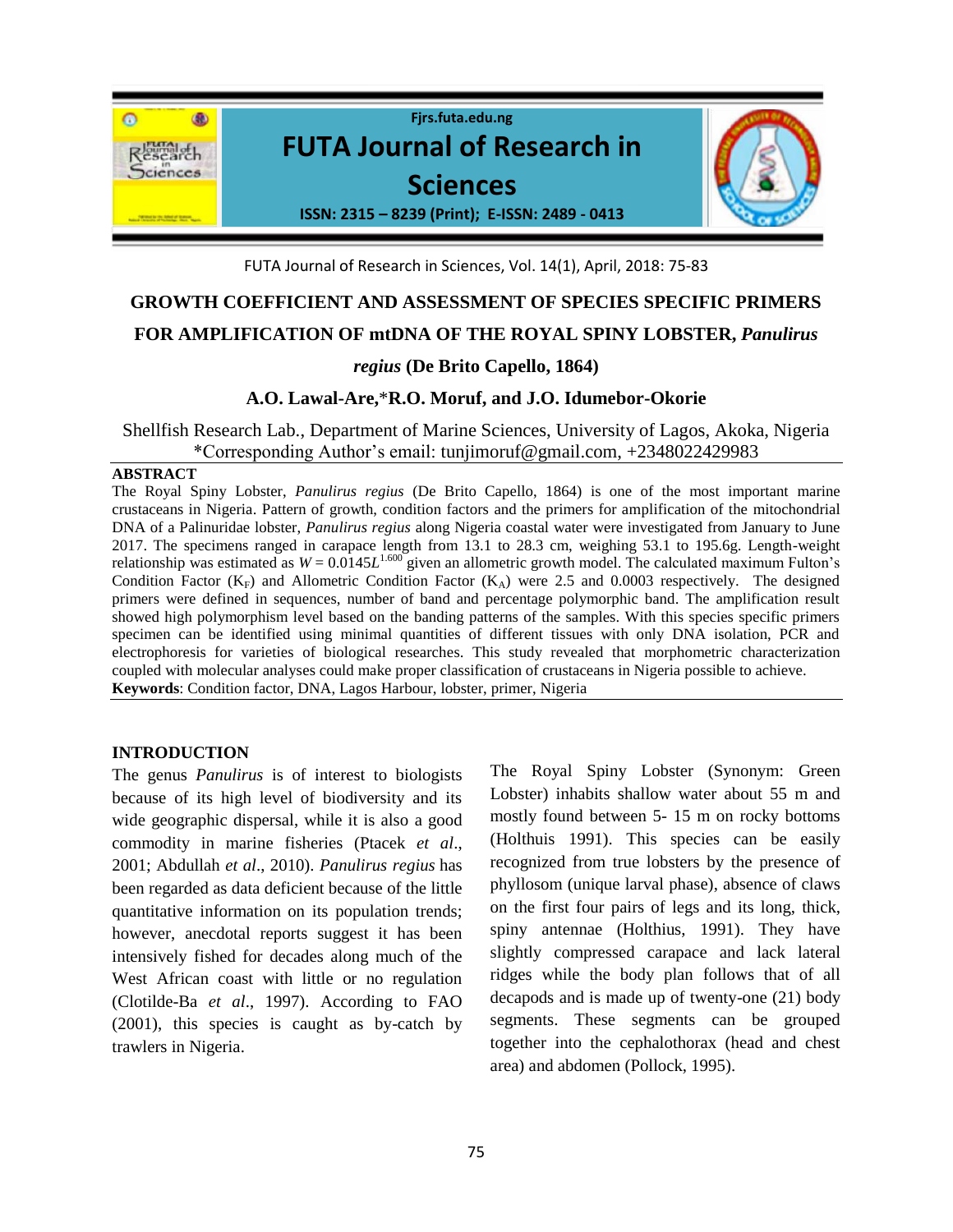Scientific data about the presence of species in a specific area is fundamental ecological parameter and foundation for understanding population ecology (Moruf and Adekoya, 2018). This was why noninvasive genetic research method was developed, using samples with low DNA quantity as a research objective for identification of the species (Paden *et al*., 2009). Mitochondrial DNA (mtDNA) is present in all animal tissues, it has a small genome of a simple structure, no coding parts (intrones) and it has different rates of evolution in all parts, which is important for solving philogenethic questions on different taxonomical levels (Zhang and Hewitt, 1996). mtDNA is a circular, two-stranded molecule which varies in size from 15 000 to 20 000 base pairs (bp). Control region is a non-coding part of the mtDNA, 1000 bp long with sequences that are acting in replication and transcription of the mitochondrial DNA (Odak, 2004). Primer being a short synthesized oligonucleotide is designed to recognize the precise sequence of DNA nucleotides, which is afterwards used as a model for PCR.

There are various studies on crustacean species in respect to morphometric, feeding habit and some aspect of reproductive biology as a separate entity (Lawal-Are 2003; Lawal-Are and Akinjogunla 2012; Moruf and Lawal-Are 2017a, Moruf and Ojetayo, 2017). Currently in Nigeria, no quantitative information to draft a management plan for marine crustaceans and until now, no known published information is available on the DNA analysis of the Royal Spiny Lobster in Nigeria. To bridge that gap, the goal of this work was to investigate the morphometric characters and to describe primer for amplification of control region of mtDNA for *Panulirus regius* found off Lagos Harbour. The result would ease ecological researches and management of this species.

# **MATERIALS AND METHODS Description of Study Site**

The sheltered parts of sea areas where ships and boats can berth to offload and take on goods are regarded as habour. The 2km wide harbour located in Lagos state, Nigeria, is geographically located at GPS co-ordinate of 6° 39' 16"N and 3° 40' 11" E with average depth of 7.5meters (Commodore Channel region) . It receives inland waters from Lagos Lagoon and Badagry Creek in the west and represents the only opening to the sea for all the Nigerian South-Western lagoons (Onyema, 2009; Onyema and Popoola, 2013). The sampling station lies along the eastern parts of the Lagos Harbour, the commodore channel (Fig. 1) which is at the mouth to the Atlantic Ocean having a tidal rhythm of semidiurnal.

#### **Collection of Specimen**

Samples were obtained from commercial trawl catches at the study site on monthly basis for six months (January to June 2017) and between 8.00 hrs and 12.00 hrs on each sampling day. A total of 132 Royal Spiny Lobsters (Fig. 2) was collected during the sample period. The specimens were identified using taxonomic keys of Schneider (1990) and immediately transported to the laboratory for analysis.

### **Determination of Morphometric Parameters**

The carapace length and weight were measured using vernier caliper and sartorius weighing balance (Model: DT1001A) to nearest tenth of a centimetre and gram respectively. All measured data were recorded in a pro-forma sheet. The growth pattern of the specimens was estimated using the length-frequency distribution (Peterson's method). This method is based on the fact that the length of one age tends to form a normal distribution. The lengths of the lobsters sampled were plotted against their respective frequencies.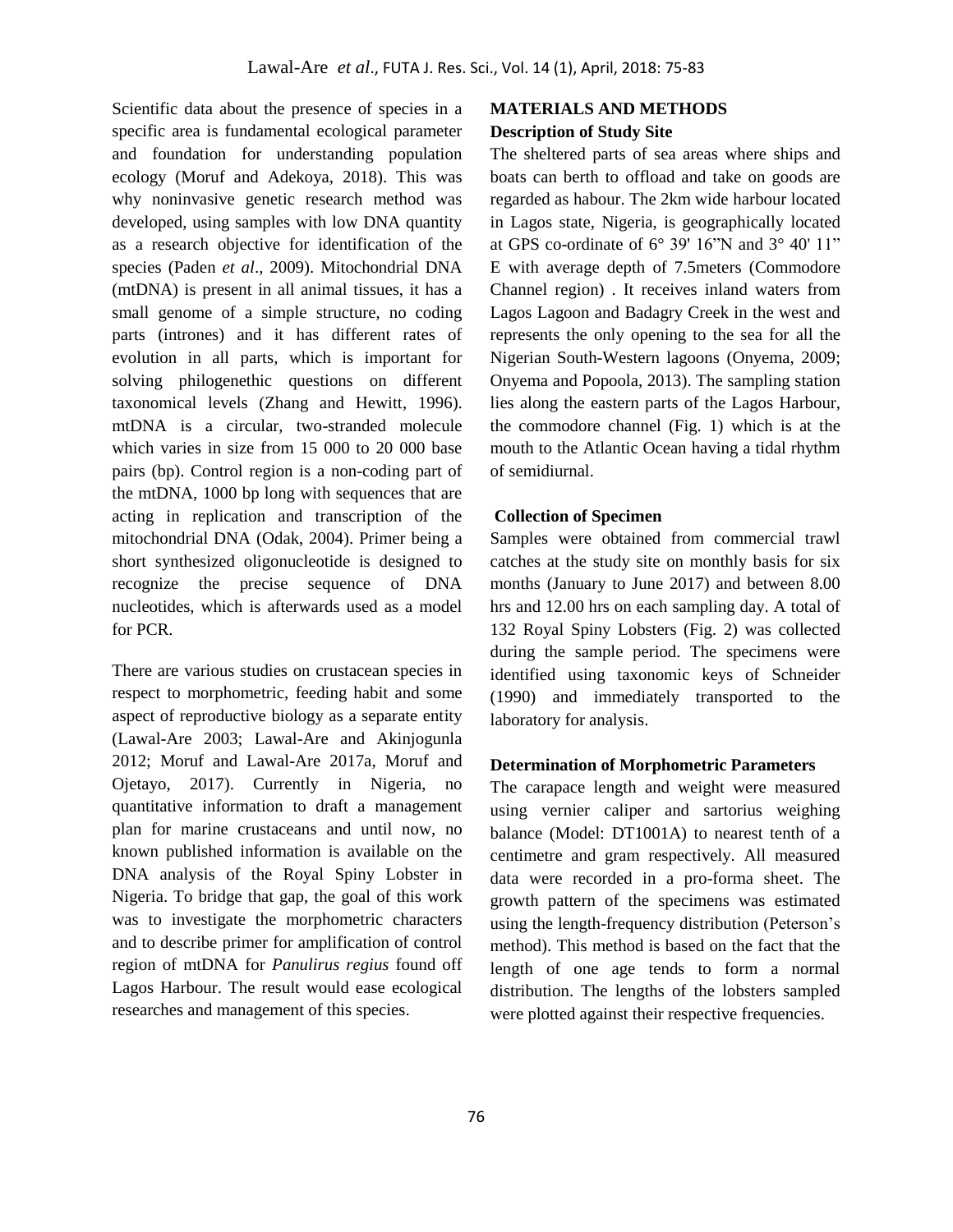

Lawal-Are *et al*., FUTA J. Res. Sci., Vol. 14 (1), April, 2018: 75-83

**Fig. 1: Map of Lagos Habour area showing the sampling site** 



**Figure 2: The Royal Spiny Lobster,** *Panulirus regius* **(De Brito Capello, 1864)**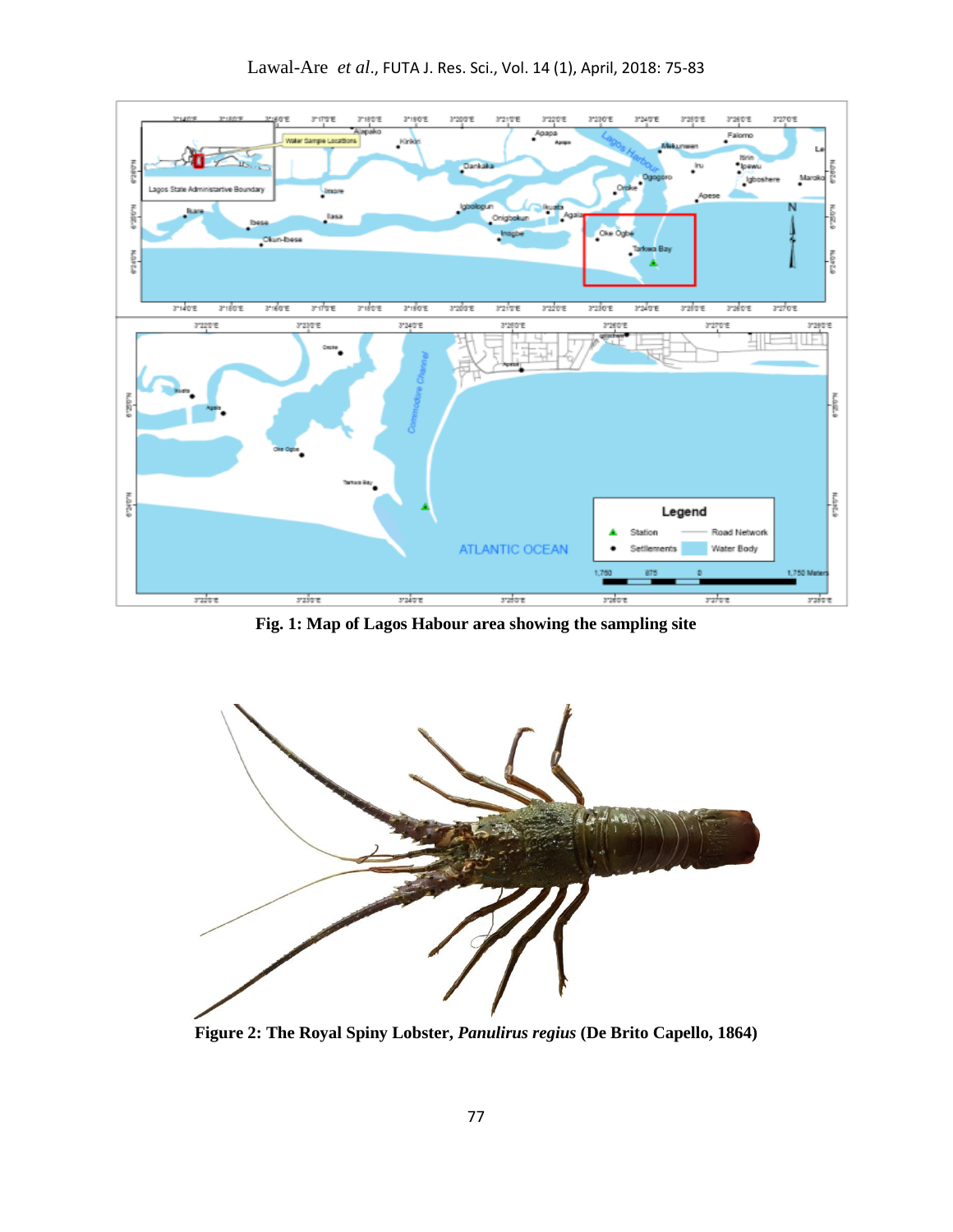Carapace length-weight relationship of the samples is represented using the equation:  $W = aL<sup>b</sup>$  (Pauly, 1983)  $W=$  Weight  $(g)$  $L=$  Carapace length (cm) a= Regression constant (intercept) b= Regression coefficient (slope) Transformed logarithm relationship was:  $Log W = Log a + b Log L$  ........2 (Parsons, 1988) Condition factors: Fulton Condition Factor  $(K_F)$ :  $KF = 100 \times (\frac{W}{l^3})$ ................3 (Fulton, 1904) Allometric Condition Factor  $(K_A)$ : ……………………… 4 (Tesch, 1968) Where  $w = Total body weight(g)$  $L =$ Carapace length (cm)  $b = Regression coefficient (slope)$ 

#### **DNA Analysis**

mtDNA were isolated from 100 mg of lobster's cheliped tissues preserved in 99.9% absolute ethanol using Norgen cells and tissue genomic DNA isolation kit from Norgen Biotek Corporation (Canada). The extracted DNA samples were amplified at a commercial company, Inqaba (Nigeria) for PCR analysis For development of primers, sequences of mtDNA of mentioned animal species from the internet gene database - GenBank were used according to Innis and Gelfand (1990). The protocol involved 7µL distilled PCR grade water, 2. 1µL of Primer F and 1µL of Primer R, 10µL PCR master mix (dNTPs, buffer,  $MgCl<sub>2</sub>$  and Taq polymerase) and 1µL gDNA. PCR parameters are as follows: Denaturation in 95°C (30s) repeated for 45 cycle,

annealing in 50°C (30s) repeated for 45 cycles, elongation at 72°C (1 min) repeated for 45 cycles and another elongation at 72°C (10min).

The extracted DNA samples were amplified using Cytochrome Oxidase sub-unit 1 (CO1) according to the method of Paden *et al.* (2009). The 5' end of cytochrome c oxidase sub unit I gene region was amplified using the primer pair LCO1490 5'-GGT CAA CAA CAA ATC ATA AAG ATA TTG G-3' and HCO2198 5'-GGT CAA CAA CAA ATC ATA AAG ATA TTG G-3'.

Microsoft Excel 2010 and SPSS software (2015 version) were used to analyze data.

#### **RESULT**

## **Morphometric Characters and Condition Factors of** *Panulirus regius*

At the end of the field work, 132 samples of *P. regius* were studied. In the carapace length frequency distribution of the lobster, size class 13.5 - 14.4 cm has the highest abundance with species exhibiting unimodal size distribution (Fig. 3). *P. regius* has a range of 13.1 - 28.3 cm in carapace length and 53.1- 195.6g in total weight as illustrated by the Log length/Log weight relationships (Fig. 4). The carapace length and body weight of the lobsters (with r value of 0.919) were highly correlated. The lobster exhibited negative allometric growth as shown by the mean exponents  $b'=1.600$ .

The variations in condition factors of *P. regius* by size group are presented in Table 1. The highest K-values were recorded for small size group (12.5- 17.4 cm) and subsequently decreased with increase in size of the specimen.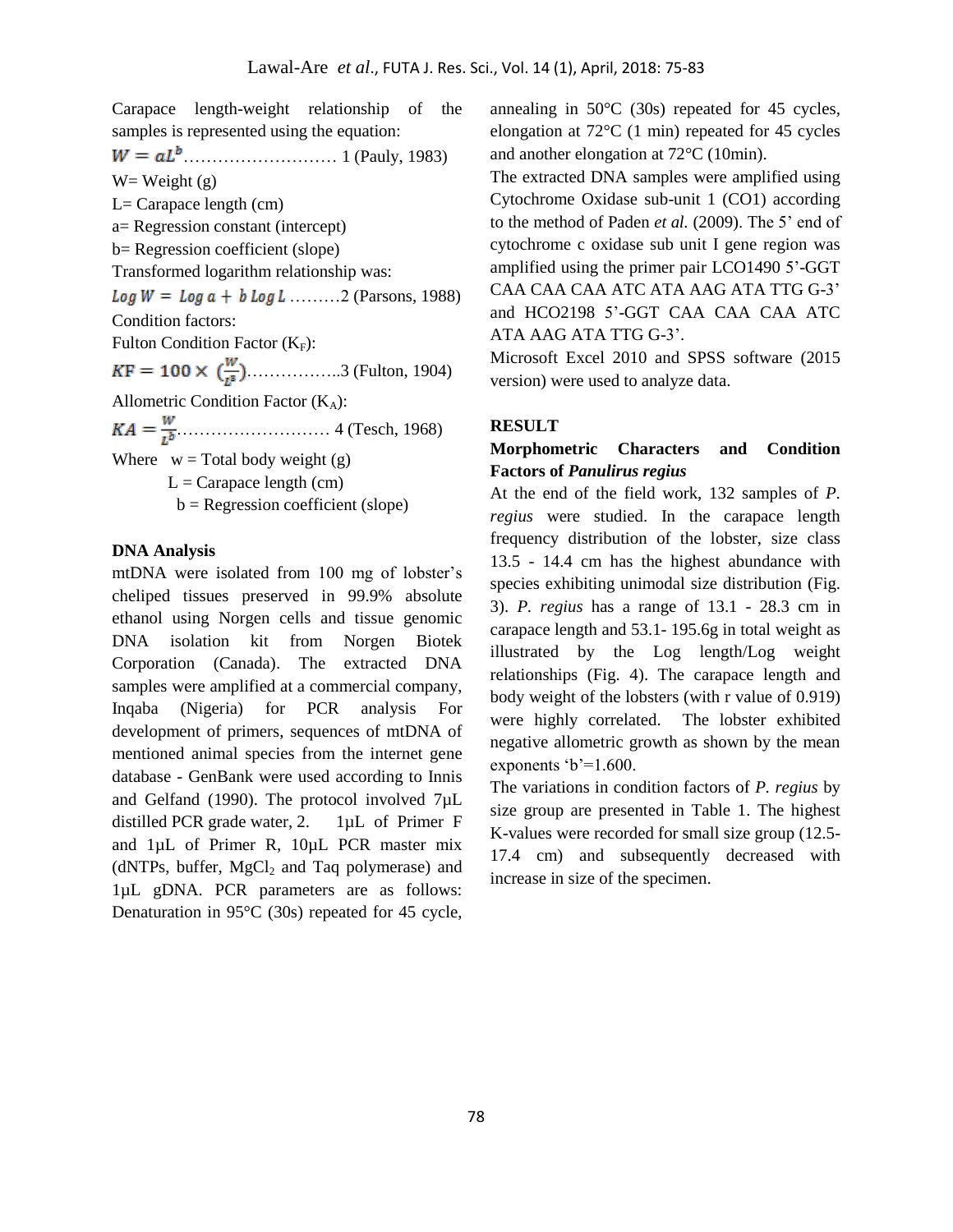

**Fig. 3: Length frequency distribution of the Royal Spiny Lobster** *P. regius* **(Jan. – June, 2017)**



**Fig. 4: Log length- Log weight relationship of** *P. regius* **(Jan. – June, 2017)**

| <b>Size</b> | Interval      |    | CL(cm) | WT(g) | $\mathbf{K}_{\text{F}}$ | Kд      |
|-------------|---------------|----|--------|-------|-------------------------|---------|
| Small       | $12.5 - 17.4$ | 48 | 15     | 84    | 2.5                     | 0.0003  |
| Medium      | $17.5 - 22.4$ | 41 | 20     | 140   | 1.8                     | 0.0002  |
| Large       | $22.5 - 28.4$ | 43 | 25     | 173   |                         | 0.00009 |

**Table 1: Condition factors for the Royal Spiny Lobster,** *P. regius* **(January – June, 2017)**

# **DNA Amplification**

Using computer programs and obeying rules for primer design, we have created primers for amplification of the mtDNA control region of *Panulirus regius*. The DNA was size separated on 1% agarose gel and viewed under the ultraviolet trans-illuminator for DNA quality and yield assessments. A number of distinct DNA fragments for each primer are shown in Table 2. Nineteen

(19) bands amplified by two different primers, were scored among the accessions. Fifteen (15) of these nineteen (19) bands were highly polymorphic with percentage polymorphism put at 78.9%. The numbers of amplification products were 9 and 10 with primer HCO2198 producing the minimum number of (9) band and average of 9.5 bands was obtained. DNA profiles produced by both primers are shown in Plates 2 and 3.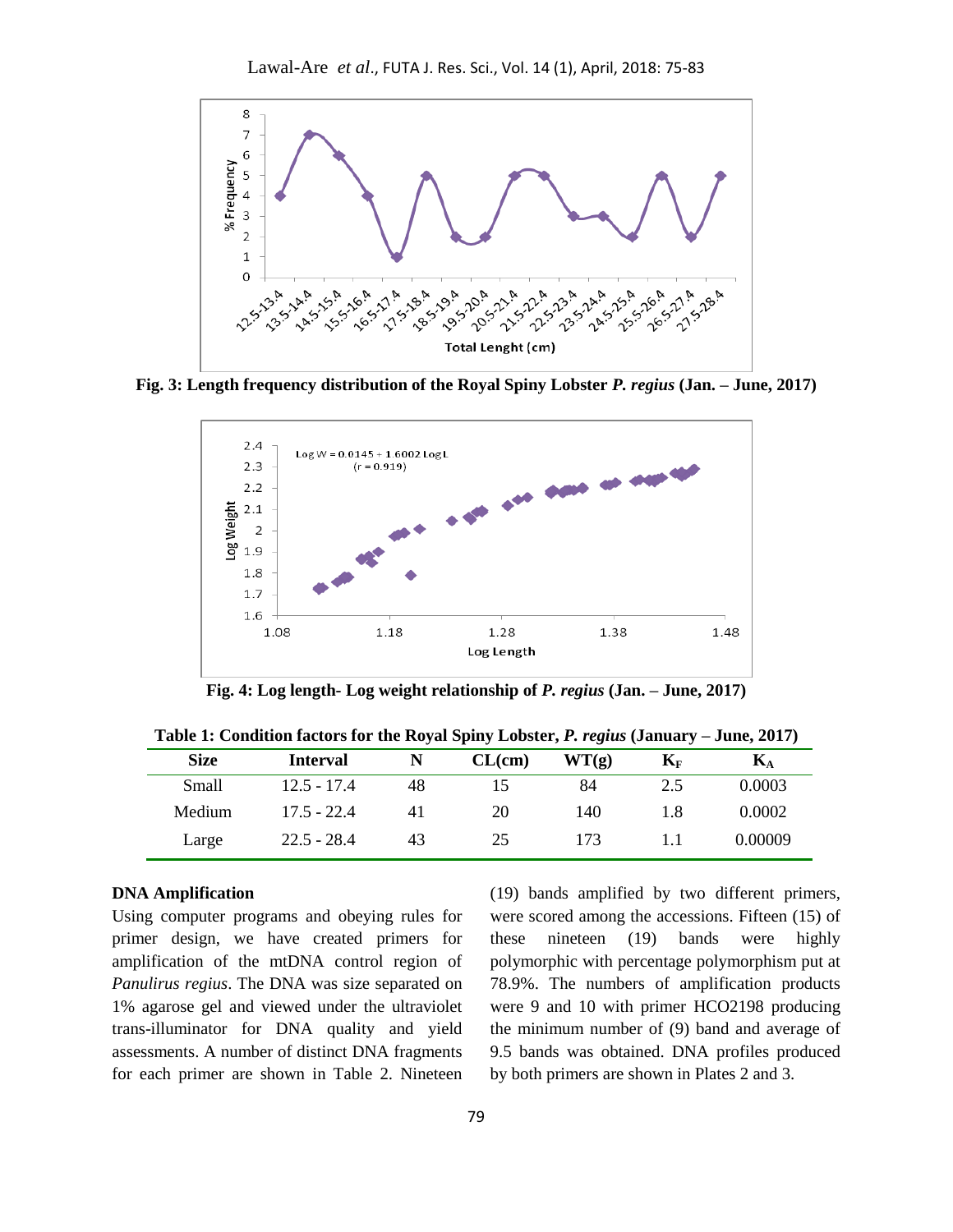|                                                  | <b>LCO1490</b>                                      | <b>HCO2198</b>                                      | <b>Total</b> | Average |
|--------------------------------------------------|-----------------------------------------------------|-----------------------------------------------------|--------------|---------|
| Primer sequence<br>$(5^{\degree} - 3^{\degree})$ | 5'-GGT CAA CAA CAA<br>ATC ATA AAG ATA TTG<br>$G-3'$ | 5'-GGT CAA CAA CAA<br>ATC ATA AAG ATA TTG<br>$G-3'$ |              |         |
| Number of bands                                  | 10                                                  | 9                                                   | 19           | 9.5     |
| Polymorphic<br>bands                             | 8                                                   | 7                                                   | 15           | 7.5     |
| Percentage<br>Polymorphic<br>bands $(\%)$        | 80                                                  | 77.8                                                |              | 78.9    |

| Table 2: Specific primers for <i>Panulirus regius</i> with the sequence and the characteristics of |
|----------------------------------------------------------------------------------------------------|
| amplification products                                                                             |

**M 1 2 3 4 5 6 7 8 9 10 11 12**



**Plate 2: DNA profile produced by primer LCO1490. M represents the 100 bp DNA ladder which serves as the reference point; 1 to 12 corresponds to bands produced by the amplified DNA from the 12** *Panulirus regius* **samples.**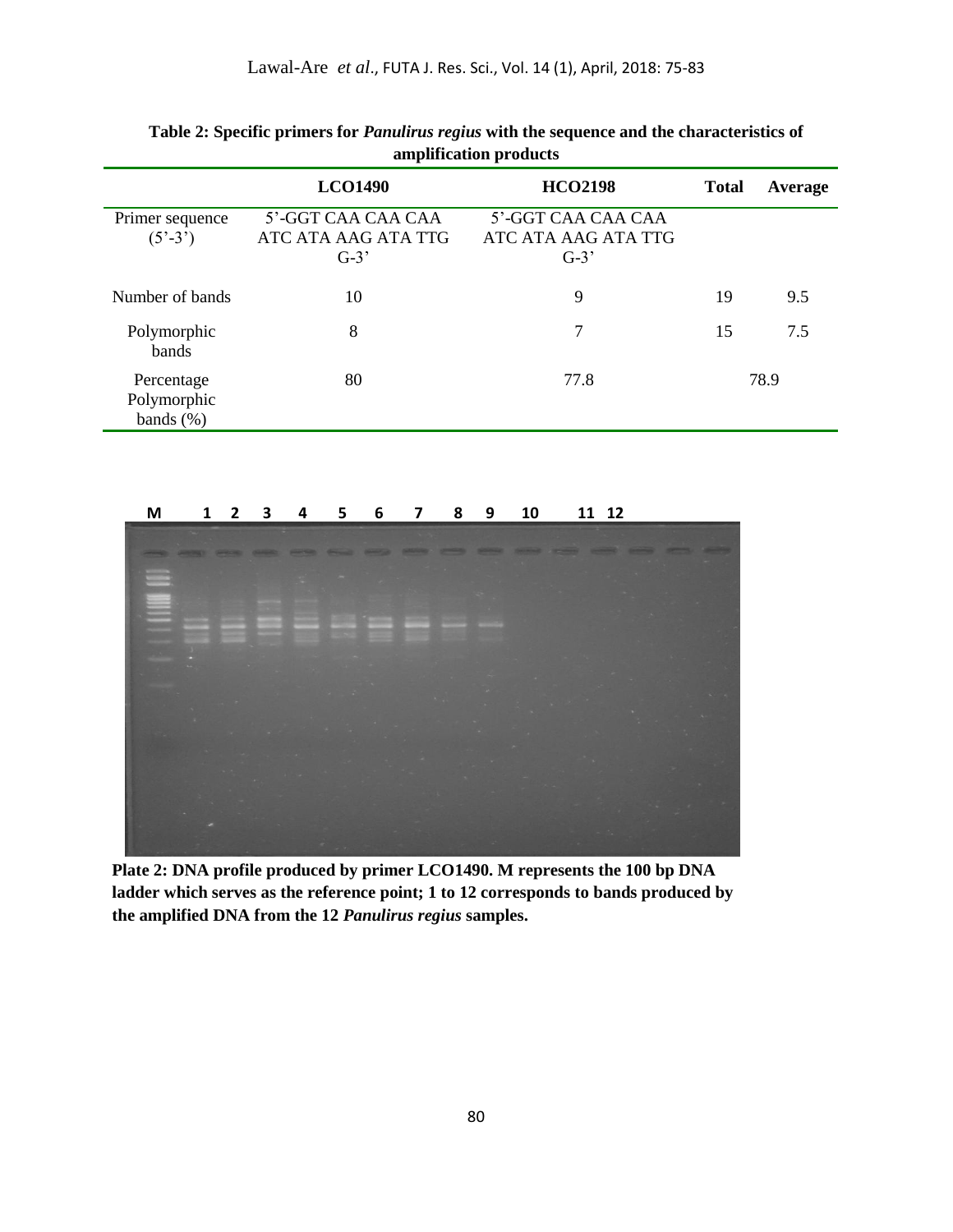

**Plate 2: DNA profile produced by primer HCO2198. M represents the 100 bp DNA ladder which serves as the reference point; 1 to 4 corresponds to bands produced by the amplified DNA from the 12** *Panulirus regius* **samples.**

#### **DISCUSSION**

The sample size clearly indicates the low frequency of the Royal Spiny Lobster in the harbour, an indication that it is a marine species which only comes to harbour for food or reproduction. Unfortunately, no published ecological data on *P. regius* in Nigeria. The largest size with a total length of 28.3 cm while the smallest *P. regius* of 13.1cm total length were recorded in this study. The size group of 13.5-14.4 cm occurred most. This result was in agreement with Freitas *et al*., (2007) on lobster species from Cape Verde with males attaining larger size than females. In the work of Dineshbabu (2008), *Nephropsis stewarti* can reach a maximum length of 160 cm. This implies that *P. regius* in Lagos Harbour may be a smaller size species among spiny lobsters.

The total weight ranged between 53.1 to 195.6g with *b* value of 1.600 showing a negative allometric growth. The correlation co-efficient ( $r =$ 0.919) indicated a positive correlation between weight and length, the implication that increase in

length gave a corresponding weight increase. This conforms to the work of Vaitheeswaran *et al*. (2012) on *Panulirus versicolor* along India coast. The condition factors  $(K_F \text{ and } K_A)$  for *P. regius* varied in relation to size, decreasing with increase in size. Same inverse proportionality has been reported for another marine crustaceans, *Portunus validus* by Moruf and Lawal-Are (2017b). In studies of population dynamics, high "k" values of a crustacean shows adaptable environmental conditions, hence, it can be suggested that the study sites is a favourable environment for the Royal Spiny Lobster, *Panulirus regius*.

Noninvasive methods for identification of animal species are mostly based on detection of DNA sequences, using sequencing and phylogenetic analysis (Farrel *et al*., 2000). Based on the designed primers we should be able to identify animal species from samples using only DNA isolation, PCR and electrophoresis while more expensive and longer sequencing can be avoided (Paden *et al*., 2009). The present investigation gave useful information on the primers, DNA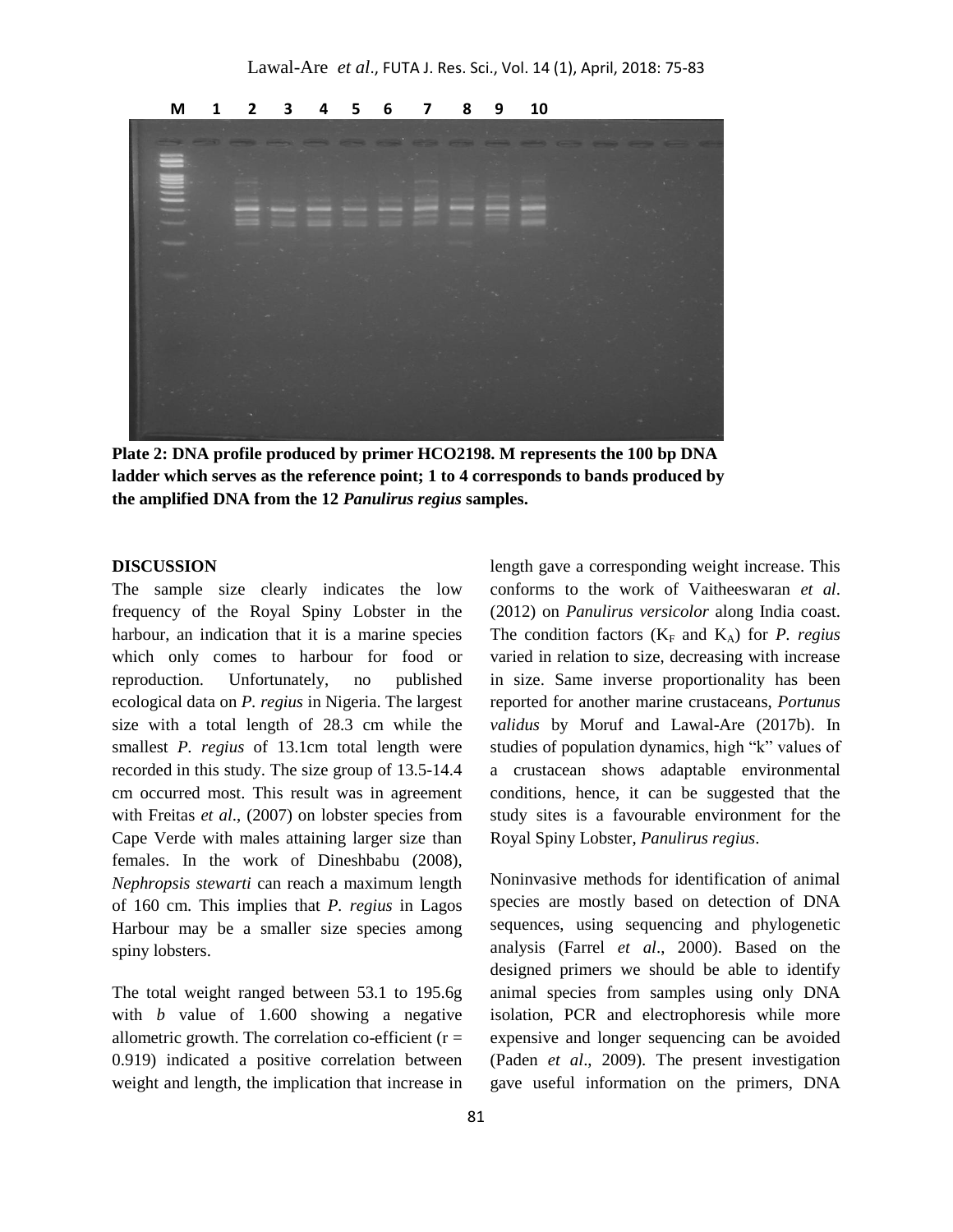amplification and hint on diversity of *P. regius*. The level of polymorphism observed in the study indicated a fairly wide and diverse genetic base. This observation conforms to the results of Moh *et al*., (2013) on the verification of the genus *Thalassina* using molecular and morphological characters.

By designing species specific primers we wanted to ease and accelerate identification of animal species present in Nigerian coast, while using sample acquired by noninvasive methods and samples with low DNA quantity. These primers can be used where the subject of the research is small quantity of tissue in which the DNA degradation has occurred. They are specific for the Royal Spiny Lobster, *P. regius* and are important in evolutionary research, conservation and shellfish management. This is a baseline study for further researches which will contribute to effective management and conservation of aquatic resources.

#### **REFERENCES**

- **Abdullah, M. F., Inoue, H., Iwamoto, K. and Imai, H. (2010)**. A new record of *Panulirus longipes longipes* (A. Milne-Edwards, 1868) (Decapoda: Palinuridae) at Okinawajima Island and the phylogenetic position of the genus *Panulirus* using RAPD markers. Biol. Mag. Okinawa, **48**: 77–89.
- **Clotilde-Ba, F. L., Diatta, Y., Niamadio, I. and Capape, C. (1997)**. First records of the giant tiger prawn, *Penaeus monodon* (Penaeus) Fabricius, 1798. (Crustacea: Penaeidae) in the marine waters of Senegal. Bocagiana, **185**: 1- 7.
- **Dineshbabu, A.P. (2008)**. Morphometric relationship and fishery of Indian Ocean lobsterette, *Nephropsis stewarti* Wood-Mason 1873 along the southwest coast of India. Journal of Marine Biology Association of India, **50** (1): 113 - 116.
- **FAO (2001**). The state of Food and Agriculture. Rome, pp 167.
- **Farrell, I.E., Roman, J. and Sunquist, M.E. (2000)**. Dietary separation of sympatric carnivores identified by molecular analysis of scats. Molecular Ecology, **9**:1583-1590.
- **Freitas, V. J. F., Serova, I. A., Andreeva, L. E., Dvoryanchikov, G. A., Carvalho, A. C. and Serov, O. L. (2007)**. Production of transgenic goat (Caprahircus) with human granulocyte colony stimulating factor (HG-CSF) gene in Brazil. Appl. Genet., **107**: 585-592.
- **Fulton, T.W. (1904)**. The Rate of Growth of Fishes. Twenty-second Annual Report, Part III. Edinburgh: Fisheries Board of Scotland.
- **Holthuis, L. B. (1991)**. Marine Lobsters of the World: an annotated and illustrated catalogue of species of interest to fisheries known to date. FAO Fish Synopsis, **13**: 123-130.
- **Innis, M. A. and Gelfand D.H. (1990)**. Optimization of PCRs. U: Innis, Gelfand, Sninsky, White (ur.): PCR Protocols. Academic Press, New York, str. 3-12.
- **Lawal-Are, A.O. (2003)**. Aspects of the Biology of the Lagoon crab, *Callinectes amnicola*  (DeRocheburne). In: Badagry, Lagos and Lekki Lagoons, Nigeria. A. A. Eyo and E. A. Ajao, (Eds.). Proceedings of the 16th Annual Conference of the Fisheries Society of Nigeria (FISON), Maiduguri 4-9th November, 215-220.
- **Lawal-Are, A.O. and Akinjogunla, V.F. (2012)**. *Penaeus notialis* (Pink shrimp): Length-Weight relationships and condition factor in Lagos Lagoon, South-West, Nigeria. Science and Technology, **2** (3): 32-40.
- **Moh, H.H., Chong, V. C., Lim, P. E., Tan, J. and Dally, G. (2013)**. Verification of four species of the mud lobster Genus Thalassina (Crustacea: Decapoda: Gebiidea: Thalassinidae) using molecular and morphological characters. The raffles bulletin of zoology, **61**(2): 579–588.
- **Moruf, R.O. and Adekoya, K.O. (2018)**. Molluscan and crustacean genetic and biotechnology Interventions: a review.